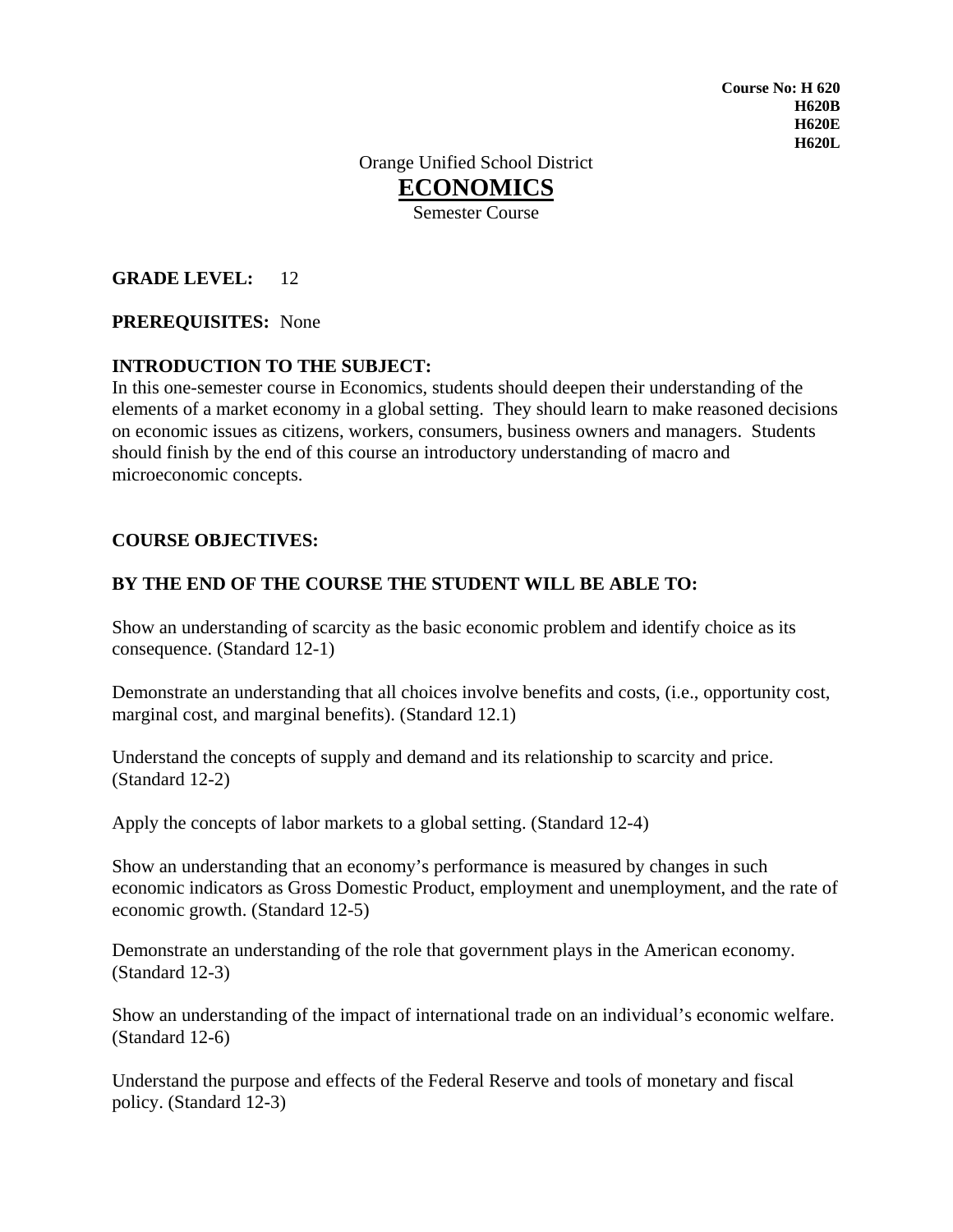# **COURSE OVERVIEW AND APPROXIMATE UNIT TIME ALLOTMENTS:**

### **WEEKS**

- I. Understanding of Scarcity as an Economic Problem (Standard 12.1) 2
	- A. Relationships between wants and limited resources (Standard 12.1.1)
	- B. Explain opportunity cost, marginal cost, and marginal benefit (Standard 12.1.2)
	- C. Production Possibility Curve (Standard 12.1.2)
- Reference Chapters:

O'Sullivan: 1, 2

- Southwestern: 1
- II. Identify the Basic Economic Systems and Individual's Response to Incentives 2 (Standard 12.1)
	- A. The role of incentives and their effects on behavior (Standards 12.1.3, 12.2.8)
	- B. Contrast public and private property within a market economy (Standard 12.1.4)
	- C. Analyze our free enterprise/market economy and government's role in preserving political and personal liberty (Standard 12.1.5)

Reference Chapters: O'Sullivan: 3

Southwestern: 2, 3

III. Supply and Demand in Economics (Standard 12.2) 3

- A. Law of demand and its components (Standards 12.2.1, 12.2.2)
- B. Law of supply and its components (Standards 12.2.1, 12.2.2, 12.2.3)
- C. The role of prices and the effect on market equilibrium (Standards 12.2.4, 12.2.5, 12.2.6, 12.2.7)

Reference Chapters:

O'Sullivan: 4, 5, 6

Southwestern: 6, 7, 8

IV. Elements of the U.S. Labor Market (Standard 12.4) 1

- A. History and growth of organized labor (Standard 12.4.1)
- B. Current labor market trends and its economic effects (Standard 12.4.2)
- C. Labor and Wages (Standard 12.4.3)

Reference Chapters:

O'Sullivan: 9

Southwestern: 13

V. Government and the Economy 3-4

A. The role of government in a market economy (Standard 12.3.1)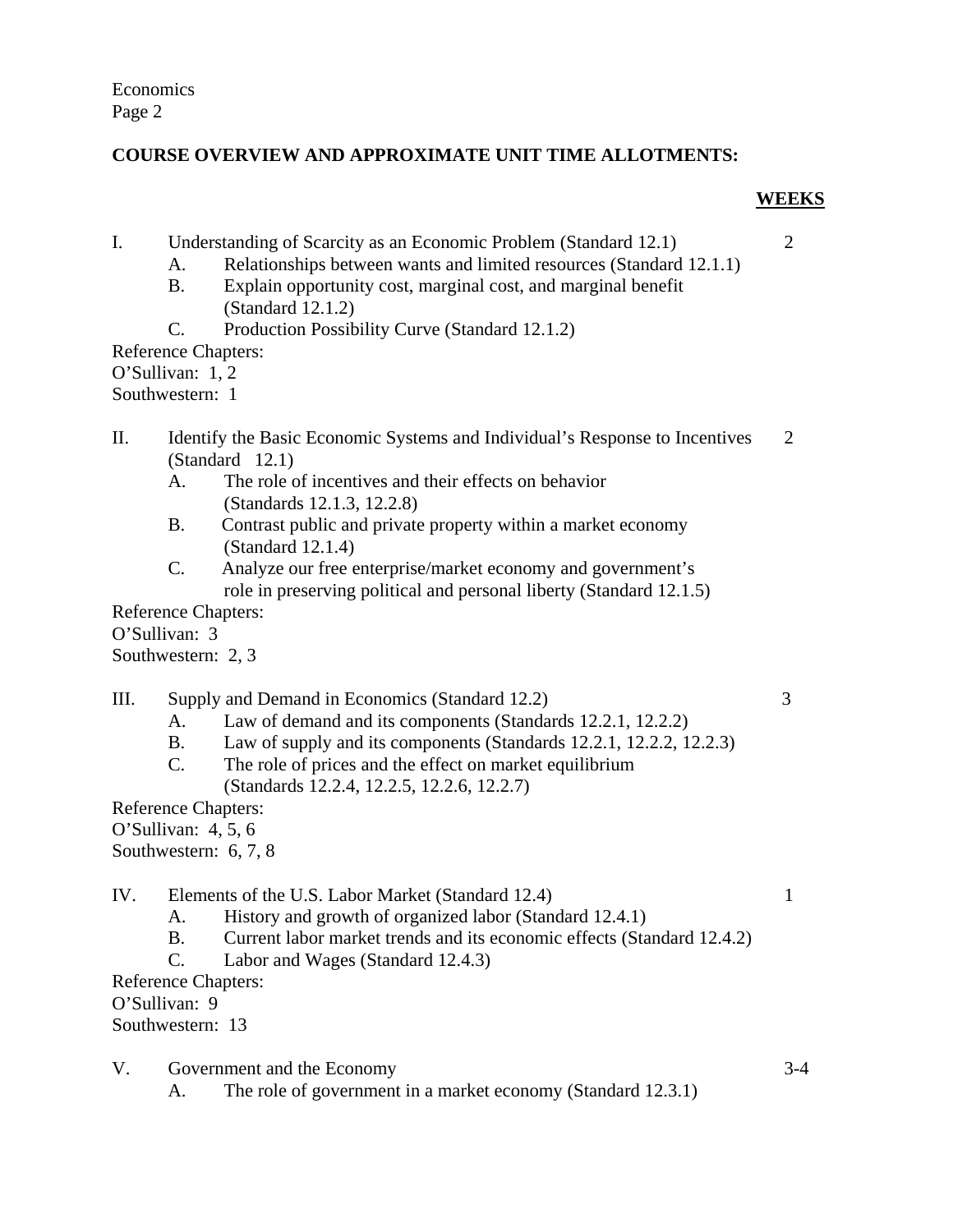- B. Influence of government fiscal policies (taxation, deficits) (Standards 12.3.2, 12.3.3)
- C. Federal Reserve and Monetary Policy (Standards 12.3.4, 12.3.2)

Reference Chapters:

O'Sullivan: 14, 15, 16

Southwestern: 19, 20, 21

- VI. Measuring Economic Performance (Standard 12.5) 2
	- A. Growth Domestic Product and growth (Standard 12.5.1)
		- 1. Rate of economic growth
	- B. Economic challenges (Standards 12.5.1, 12.5.3)
		- 1. Unemployment
		- 2. Fluctuating interest rates
		- 3. Inflation

Reference Chapters:

O'Sullivan: 12, 13

Southwestern: 14, 16, 17

- VII. International Economics and Comparative Systems (Standard 12.6) 2
	- A. International benefits of trade (Standards 12.6.1, 12.2.9)
	- B. The effects of trade barriers, past and present (Standard 12.6.2) 1. Quotas and tariffs
	- C. Global implications of free trade (Standard 12.6.3)
	- D. Exchange rates (Standard 12.6.4)

Reference Chapters:

O'Sullivan: 17, 18

Southwestern: 23, 24

VIII. Definition, Function and Influence of Financial Markets (Standard 12.2) 1

A. Savings and investing (Standard 12.2.9)

B. Stocks, bonds, commodities and foreign currency (Standard 12.2.9)

Reference Chapters:

O'Sullivan: 11

Southwestern: 9

#### IX. Optional

- A. Basic Components and Types of Business:
	- 1. Sole Ownerships
	- 2. Partnerships

**WEEKS**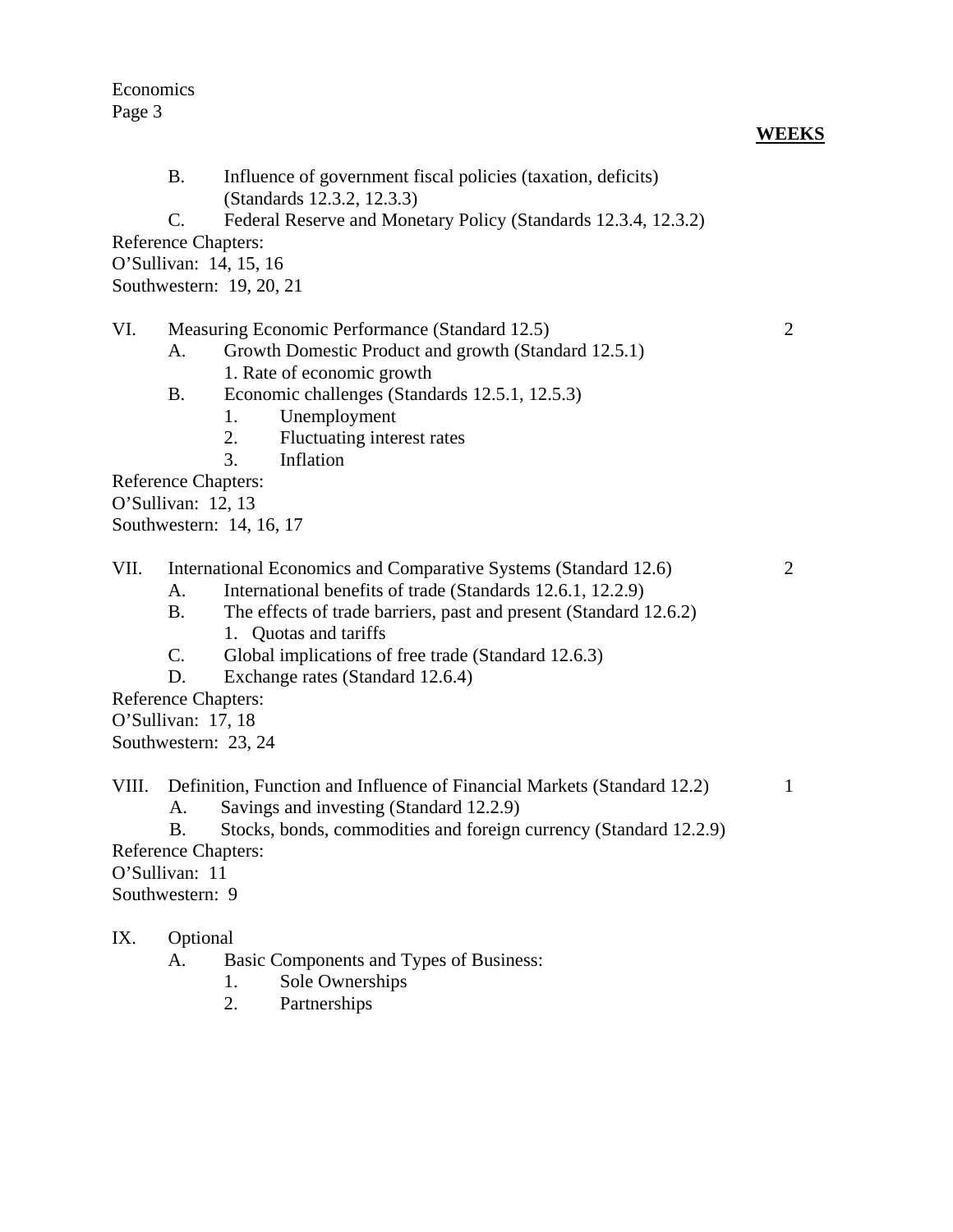3. Corporations

4. Mergers

Reference Chapters: O'Sullivan: 8 Southwestern: 9

| DATE OF CONTENT REVISION: | March 2003 |
|---------------------------|------------|
|                           |            |

**DATE OF BOARD APPROVAL:** April 24, 2003

## Addendum

# **THE CALIFORNIA CONTENT STANDARDS GRADE 12**

## **PRINCIPLES OF ECONOMICS**

#### **12.1 Students understand common economic terms and concepts and economic reasoning.**

- 1. Examine the causal relationship between scarcity and the need for choices.
- 2. Explain opportunity cost and marginal benefit and marginal cost.
- 3. Identify the difference between monetary and non-monetary incentives and how changes in incentives cause changes in behavior.
- 4. Evaluate the role of private property as an incentive in conserving and improving scarce resources, including renewable and nonrenewable natural resources.
- 5. Analyze the role of a market economy in establishing and preserving political and personal liberty (e.g., through the works of Adam Smith).

#### **12.2 Students analyze the elements of America's market economy in a global setting.**

1. Understand the relationship of the concept of incentives to the law of supply and the relationship of the concept of incentives and substitutes to the law of demand.

### **WEEKS**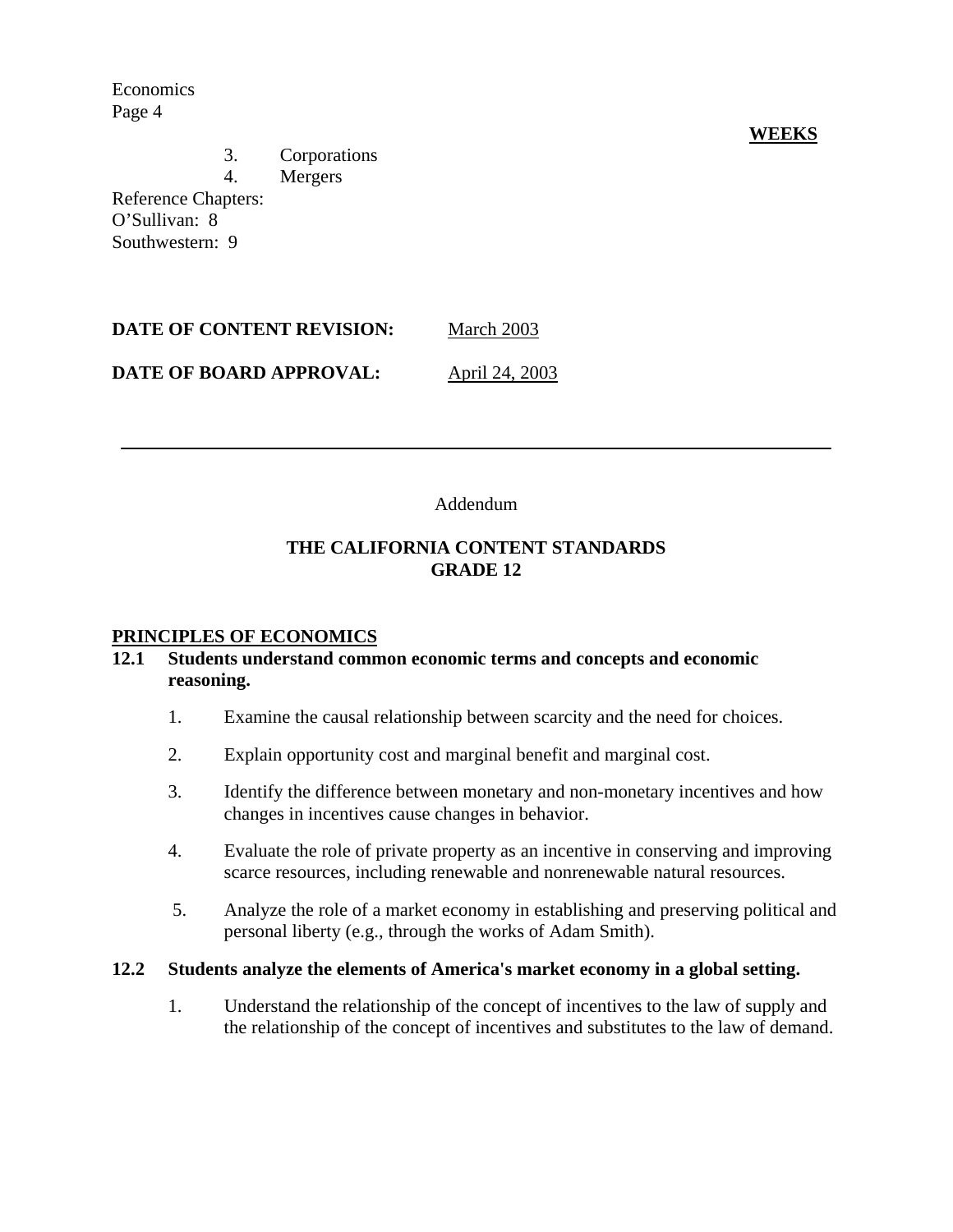- 2. Discuss the effects of changes in supply and/ or demand on the relative scarcity, price, and quantity of particular products.
- 3. Explain the roles of property rights, competition, and profit in a market economy.
- 4. Explain how prices reflect the relative scarcity of goods and services and perform the allocative function in a market economy.
- 5. Understand the process by which competition among buyers and sellers determines a market price.
- 6. Describe the effect of price controls on buyers and sellers.
- 7. Analyze how domestic and international competition in a market economy affects goods and services produced and the quality, quantity, and price of those products.
- 8. Explain the role of profit as the incentive to entrepreneurs in a market economy.
- 9. Describe the functions of the financial markets.
- 10. Discuss the economic principles that guide the location of agricultural production and industry and the spatial distribution of transportation and retail facilities.

#### **12.3 Students analyze the influence of the federal government on the American economy.**

- 1. Understand how the role of government in a market economy often includes providing for national defense, addressing environmental concerns, defining and enforcing property rights, attempting to make markets more competitive, and protecting consumers' rights.
- 2. Identify the factors that may cause the costs of government actions to outweigh the benefits.
- 3. Describe the aims of government fiscal policies (taxation, borrowing, spending) and their influence on production, employment, and price levels.
- 4. Understand the aims and tools of monetary policy and their influence on economic activity (e.g., the Federal Reserve).

#### **12.4 Students analyze the elements of the U.S. labor market in a global setting.**

- 1. Understand the operations of the labor market, including the circumstances surrounding the establishment of principal American labor unions, procedures
- that unions use to gain benefits for their members, the effects of unionization, the minimum wage, and unemployment insurance.